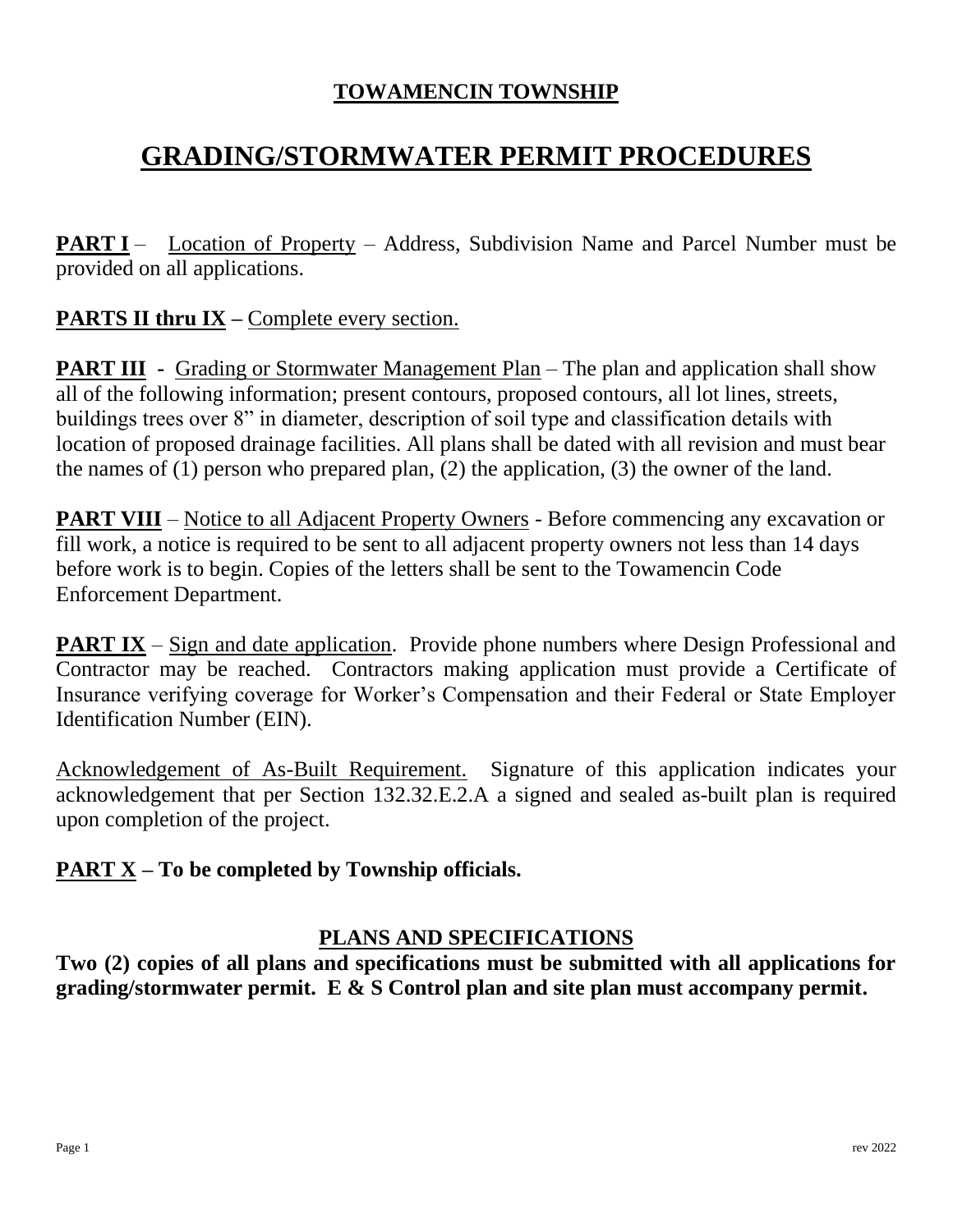#### **TOWAMENCIN TOWNSHIP**

1090 Troxel Rd, Lansdale, PA 19446 Phone: 215-368-7602 Fax: 215-368-7650

# **GRADING/STORMWATER PERMIT APPLICATION**

| <u>I - LOCATION OF GRADING/STORMWATER MANAGEMENT</u> |                                                                                       |  |  |
|------------------------------------------------------|---------------------------------------------------------------------------------------|--|--|
|                                                      |                                                                                       |  |  |
|                                                      |                                                                                       |  |  |
|                                                      |                                                                                       |  |  |
|                                                      | $\underline{\mathbf{II}}$ - <b>IDENTIFICATION</b> – To be completed by all applicants |  |  |
| <b>OWNER</b>                                         |                                                                                       |  |  |
|                                                      |                                                                                       |  |  |
|                                                      |                                                                                       |  |  |
|                                                      |                                                                                       |  |  |
|                                                      |                                                                                       |  |  |
|                                                      |                                                                                       |  |  |
|                                                      |                                                                                       |  |  |
| <b>DESIGN</b>                                        |                                                                                       |  |  |
| <b>PROFESIONAL</b>                                   |                                                                                       |  |  |
|                                                      |                                                                                       |  |  |
|                                                      | <b>III - GRADING/STORMWATER MANAGEMENT PLAN</b> (Four Copies Required)                |  |  |
|                                                      |                                                                                       |  |  |
|                                                      |                                                                                       |  |  |
|                                                      |                                                                                       |  |  |
|                                                      |                                                                                       |  |  |

**NOTE:** The plan shall show all of the following information with the application: present contours, proposed contours, all lot lines, streets, buildings trees over 8" in diameter, description of soil type and classification details with location of proposed drainage facilities. All plans shall be dated with all revision and must bear the names of (1) person who prepared plan, (2) the application, (3) the owner of the land.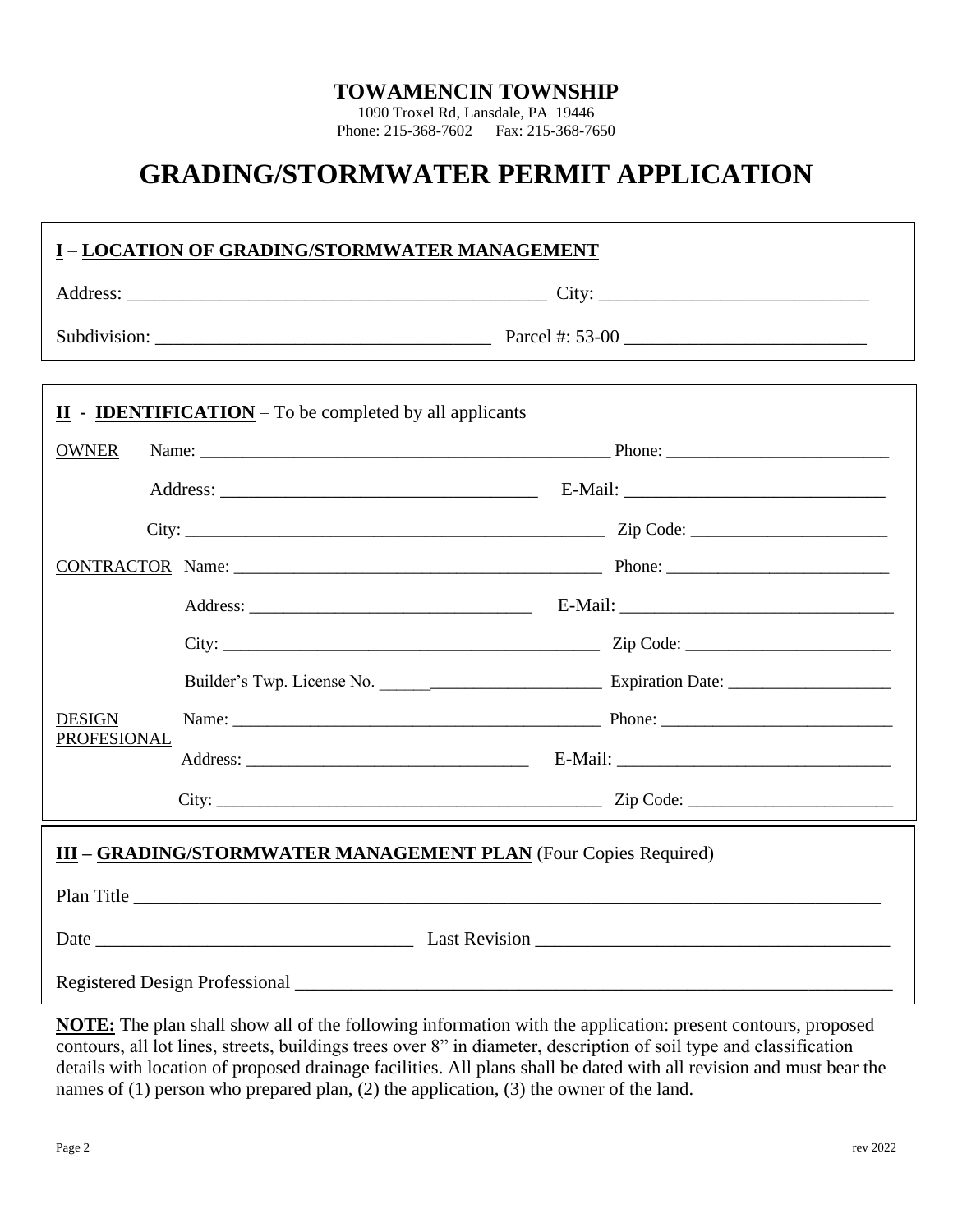#### **IV - EROSION AND SEDIMENTATION PLAN**

| If an erosion and sedimentation control plan has not previously been approved, it must accompany this |  |
|-------------------------------------------------------------------------------------------------------|--|
| application.                                                                                          |  |

| Erosion and Sedimentation Control Plan has been previously Approved. Yes ______ No _____ |  |  |  |
|------------------------------------------------------------------------------------------|--|--|--|
| Title                                                                                    |  |  |  |
| Date $\frac{1}{2}$                                                                       |  |  |  |
| Erosion and Sedimentation Control Plan attached Yes                                      |  |  |  |
| Estimated Start Date Estimated Completion Date Estimated Completion Date                 |  |  |  |

| $\underline{V}$ – PURPOSE |
|---------------------------|
|                           |
|                           |
|                           |
|                           |
|                           |
|                           |
|                           |
|                           |
|                           |
|                           |

### **VI – FILL MATERIAL**

A Grading Permit will also be issued for the use of clean fill or the use of recycled fill material with special approval only. **Recycled Material must be accompanied with certified test results**.

| <b>Jear</b> | $\alpha$<br>$\cdots$ |  | Material<br>Recycled Fill | Yes | N |
|-------------|----------------------|--|---------------------------|-----|---|
|-------------|----------------------|--|---------------------------|-----|---|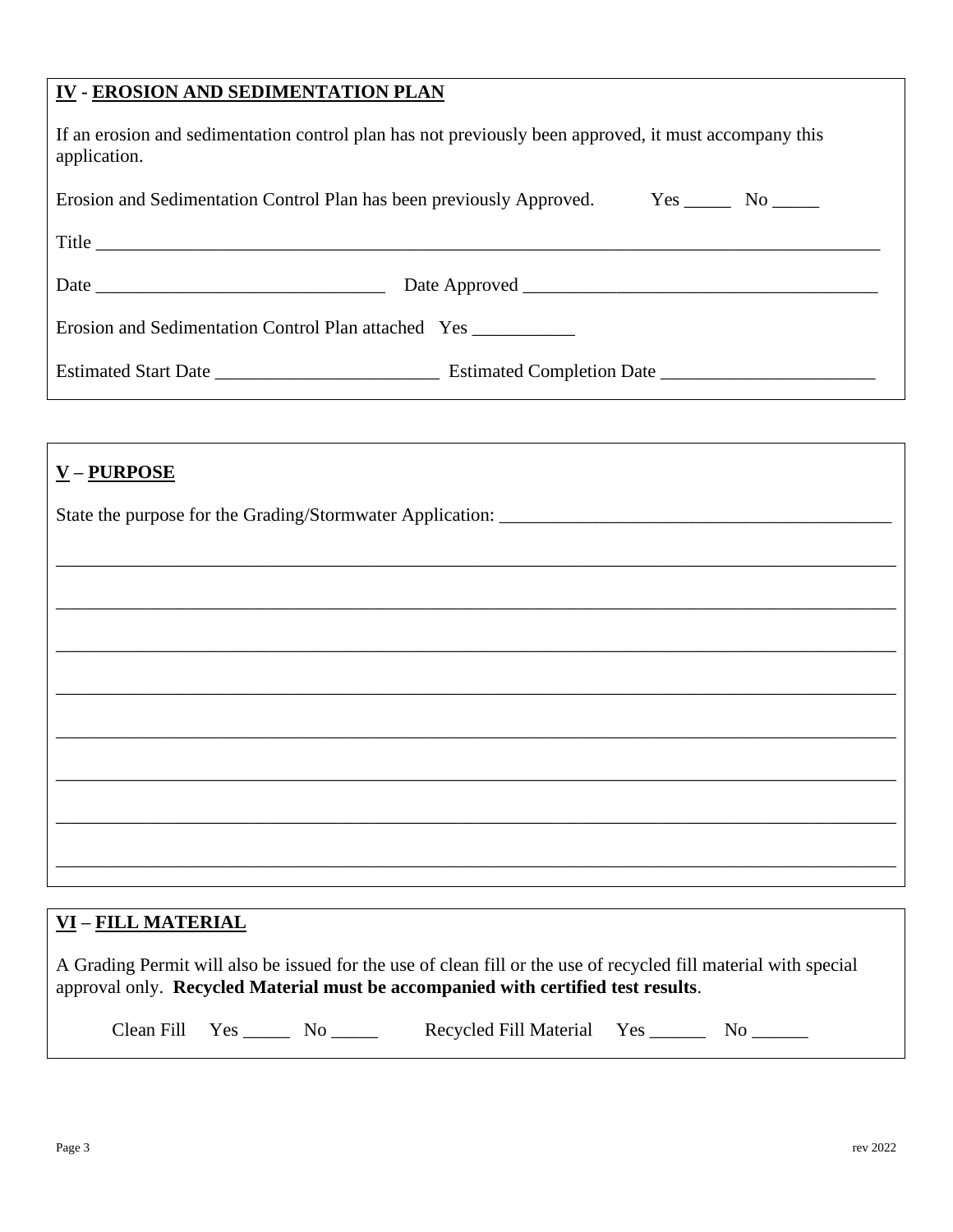### **VII – PERMIT FEES**

Permit fees must be submitted with the permit application. Deposit of check representing the fee for this application does not constitute approval of or granting of same by Towamencin Township.

### **VIII - NOTICE TO ALL ADJACENT PROPERTY OWNERS**

Before commencing any excavation or fill work, a notice is required to be sent to all adjacent property owners not less than 14 days before work is to begin. Copies of these letters shall be sent to the Towamencin Township Manager.

**ADJACENT OWNERS LIST** (Please attach additional names)

|                                                                                                                      | Name $\frac{1}{\sqrt{1-\frac{1}{2}}\left\lceil \frac{1}{2}\right\rceil}$                                                     |  |
|----------------------------------------------------------------------------------------------------------------------|------------------------------------------------------------------------------------------------------------------------------|--|
|                                                                                                                      |                                                                                                                              |  |
| <u> 1990 - Jan Barat, margaret eta bat erroman erroman erroman ez erroman ez erroman ez erroman ez ez ez ez ez e</u> | Name                                                                                                                         |  |
|                                                                                                                      |                                                                                                                              |  |
|                                                                                                                      | <u> 1990 - Jan James James James James James James James James James James James James James James James James J</u><br>Name |  |
|                                                                                                                      |                                                                                                                              |  |
| Name $\frac{1}{1}$                                                                                                   | Name                                                                                                                         |  |
|                                                                                                                      |                                                                                                                              |  |
|                                                                                                                      |                                                                                                                              |  |
|                                                                                                                      |                                                                                                                              |  |